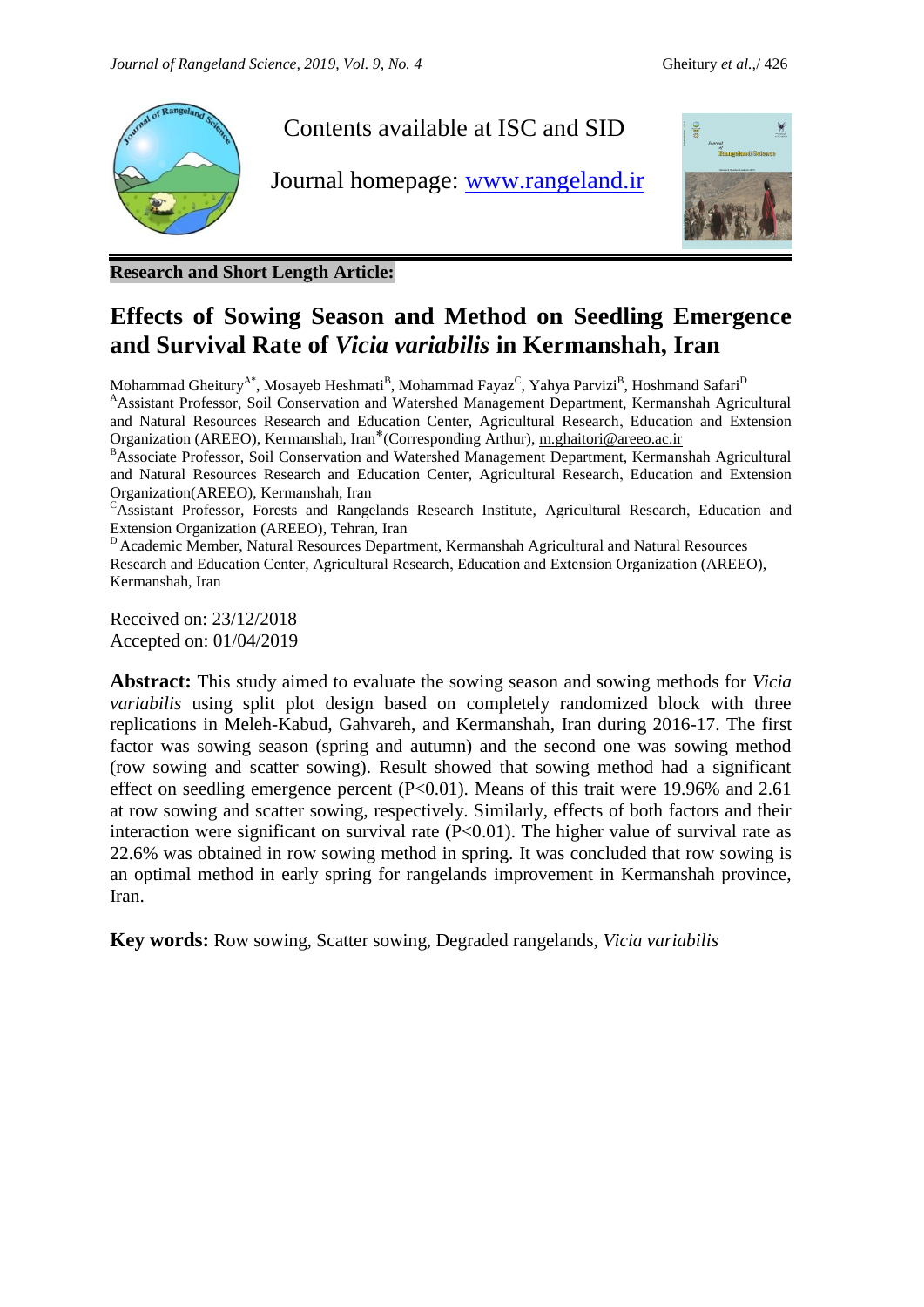### **Introduction**

Rangelands are the largest natural ecosystem in Iran that covers about 54% areas of country (Ariapour *et al*., 2016). However, rangelands in Iran are suffering from severe degradation factors such as overgrazing, early grazing and converting to rain-fed lands. Consequently, regeneration of valuable plant species has been the main concern among researchers of rangelands in Iran.

The *Vicia spp.* is one of the important annual forage legumes comprising approximately 190 species over the world (Erik and Tarikahya, 2004). Legumes are quite different from other plant species in certain features such as  $N_2$  fixation capacity, and protein richness (Varshney *et al.,* 2015). They are also vital for forage production and soil conservation and subsequently rangeland rehabilitation in Iran due to fast root development and tolerance against frost and drought stress (Azhir and Fayaz, 2018). Moreover, the nutritional value of some species in this genus is the same as alfalfa with a crude protein of about 29.3% (Razmazar *et al.,* 2012). As a result, *Vicia, spp.* can be considered for degraded rangelands in semi-arid regions in some parts of Iran. Considering the fact that some parts of Iran rangelands are annually subjected to N chemical application (Badripour, 2006), range areas in Iran are estimated to be about 86 million ha out of which 25 m ha are subject to range management planning (Ariapour *et al.,* 2016). This issue was considered by researchers focusing on regeneration rate, season and method of planting. The study conducted by Akbarzade and Adisho (2001) showed that the seedling emergence appearance of annual legumes such as *Medicago spp* are also affected by sowing season in spring and autumn depending on their varieties and native location (Akbarzadeh and Adisho, 2001).

A study conducted by Paimanifard *et al.* (1981) explored the advantage of some native legumes in terms of

germination, survival and forage production. Furthermore, they assessed different seed sowing methods for range rehabilitation in Iran. A study done by Mirhaji *et al.* (2012) showed that shallower seed planting causes higher level germination for some grass species. In contrast, in dry areas where soil is consisted of sand and sandy loam, relatively deeper seed planting is preferred due to soil moisture storage for germination process (Sanadghol and Malakpoor, 2002). Soil moisture is the key factor affecting *Vicia* growth and forage production. Mohebbi *et al.* (2016) found autumn as the best season for seed sowing of *Vicia villosa* in Damavand, Iran.

The objective of this study was to evaluate the effects of sowing methods and seasons of cultivation on seedling emergence and survival for *Vicia variabilis* in rangelands of Gahvareh, Kermanshah Province, Iran.

### **Materials and Methods The study Area**

This study was conducted in the rangelands of Dalahoo located in Meleh-Kabud, Ghahvareh, west of Iran (36° 29ʹ 56ʺ E, 34° 24ʹ 42ʺ N). These summer rangelands are dominated by shrubs, forbs and grasses. The mean annual rainfall and temperature are 500 mm and 14°C, respectively. The average altitude is 1700 m above sea level. Winters are cold enough to drop below zero during December, January, and February. Summers are, however, relatively cool and dry indicating a semi-arid region. Furthermore, mean annual rainfall in the site was 687 and 616 mm during 2016 and 2017, respectively.

#### **Methods**

The native seeds of *Vicia variabilis* were collected in rangelands with similar conditions (topography, climate and vegetation) in Kermanshah Province. The seeds were subject to germination test in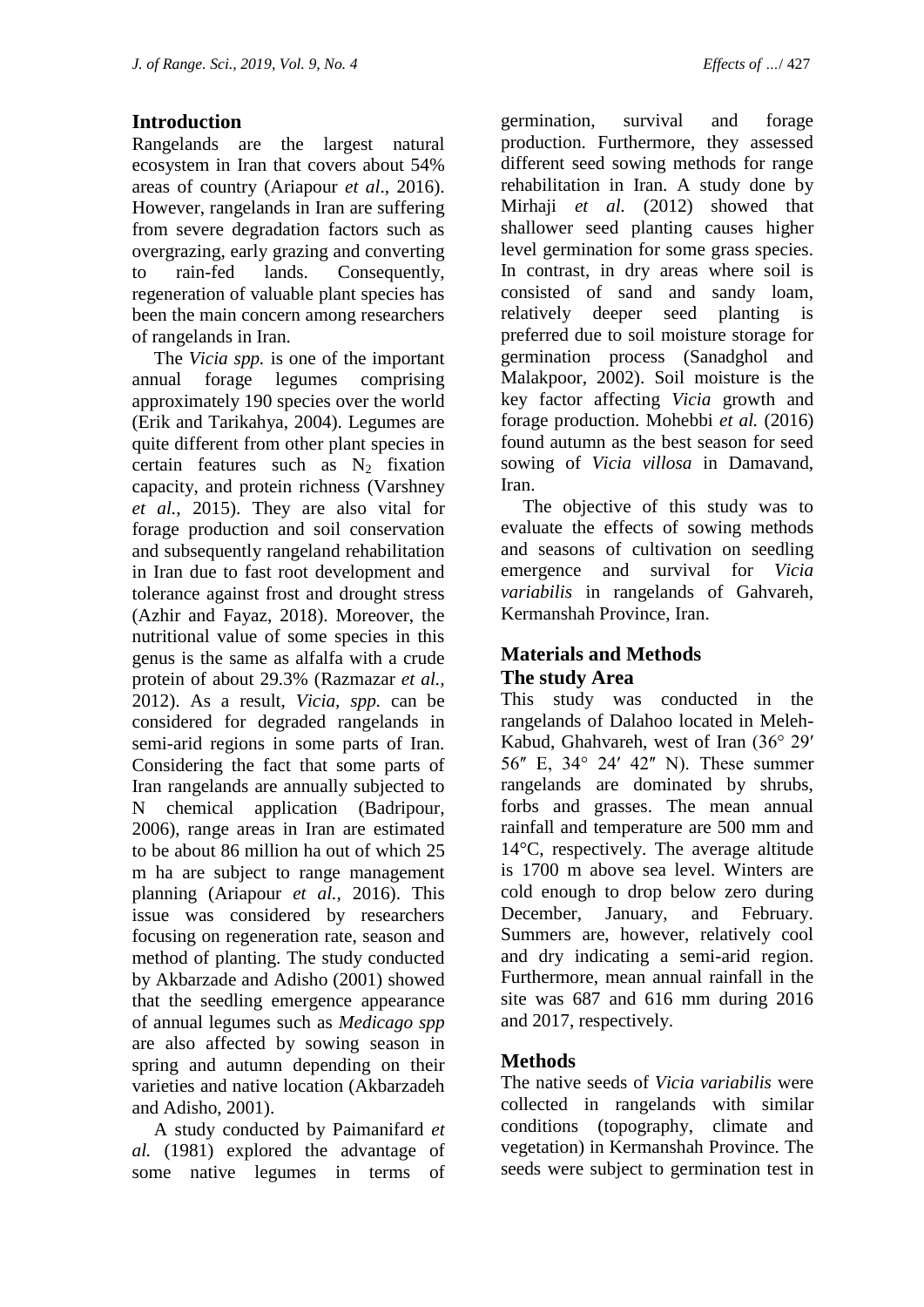laboratory following standard methods (Bewley and Black, 1994). Finally, seeds with high germination percent (83%) were selected for cultivation.

The experiment was performed in split plot arrangement using completely randomized block design with three replications. Main plots were assigned to sowing season (spring and autumn) and sub-plots consisted of two methods (row sowing and scatter sowing). The size of each plot was  $12.5 \text{ m}^2$  (5×2.5 m) with 0.5 m interval. The required seeds were planted in 3 cm soil depth using 10 kg/h. In the first and second years, data were collected for seedling emergence percent and survival rate.

The collected data were subjected to analysis of variance and means comparison was done using Duncan test. The SAS software version 6.12 was used for data analysis.

#### **Results and Discussion**

Result of analysis of variance showed significant effect of sowing method on seedling emergence percent (P<0.01) (Table 1). Means of seedling emergence percent were 19.96% and 2.61 at row sowing and scatter sowing, respectively (Table 2).

Furthermore, statistical analysis revealed higher seedling emergence percent in spring (14.6%) than that in autumn (7.95%) (Table 3). In overall, higher seedling emergence with average value of 26.6% was obtained in spring sowing season coupled with row sowing method (Table 4). The lower value of seedling emergence percent in autumn was related to frost of winter that may damage some seedlings. Also, due to appropriate rainfall and temperature in early spring mainly April, the seeds emergence value was higher than autumn. Similar to our finding, Mirfakhraee *et al.* (2010) showed that *Vicia spp.* species are more vulnerable to drought stress and their germinations are significantly reduced by soil moisture

deficit. Thus, seasonal rainfall is the key factor for rate of seedling appearance. In contrast to this result, in some rangelands, autumn cultivation was preferred due to considerable autumn and subsequent winter precipitation (Azhir and Fayaz, 2018).

For survival rate, the effects of sowing season and sowing method were significant  $(P<0.01)$ . In addition, the sowing season and sowing method interaction was significant for survival rate (P<0.01) (Table 1).

Means of survival rate were 13.81% and 1.65% for row sowing and scatter sowing methods, respectively (Table 2). Similarly, higher survival rate was obtained in spring (14.6%) than autumn (3.00%) (Table 3). In general, higher value of survival rate as 22.6% was obtained in row sowing method in spring (Table 4). The higher survival rate in spring may occur due to soil moisture availability in spring leading to nutrients uptake and consequently vegetative growth of forage herbages.

Higher germinating rate through seed sowing was related to seed bed preparation. This was reported for some range species in Iran (Sanadghol, 2006). Restoration in semi-arid rangelands is slow and failures are common because of low and unreliable rainfall. In the semiarid rangelands, appearance and survival rates are related to cultivation methods causing the soil moisture storage (Snyman, 2003).

In overall, *Vicia spp.* is well adapted to growth in the Mediterranean environments all over the world on a variety of soil types, particularly for the recovery of retrogressed rangelands as well as cultivation under rain-fed condition in semi-arid regions (Snyman, 2003). In addition, they have good quality for animal feeding due to considerable protein and variety of amino acid (Alghamdi, 2009).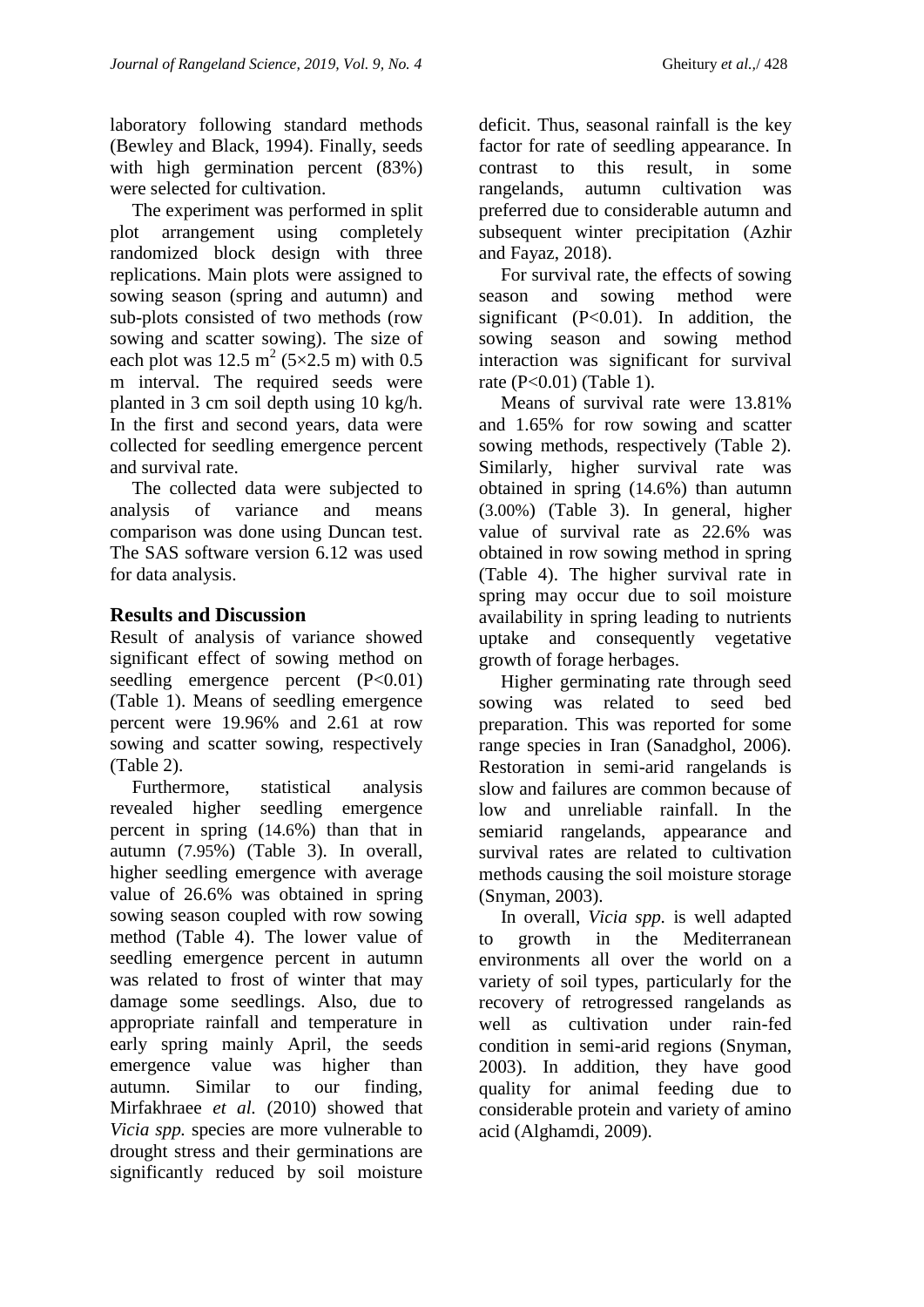#### **Conclusion**

The *Vicia variabilis* is an annual palatable legume in semiarid rangelands while its regeneration is limited due to degradation factors such as overgrazing and converting rangelands to rain-fed areas as well as drought stress. This study showed that enhancing the regeneration and survival rate of *Vicia variabilis* depends on the seed sowing method as well as sowing time. However, the result indicated that seed sowing in early spring is the optimum time for cultivation of

*Vicia variabilis*. This method of cultivation was recommended for parts of degraded rangelands which are consequently desirable vegetation such as *Vicia variabilis* diminished mainly by early grazing and overgrazing factors. Thus, the season and method of seed sowing should be considered to save this plant species. It was concluded that row sowing is an optimal method in early spring for cultivation of *Vicia variabilis* and rangelands improvement in Kermanshah province, Iran.

**Table 1**: Analysis of variance of sowing season and method for seedling emergence and survival rate in *Vicia variabilis*

| Source of variation | DF | MS                    |                       |
|---------------------|----|-----------------------|-----------------------|
|                     |    | Seedling emergence    | Survival rate         |
| Replication         |    | $0.193$ <sup>ns</sup> | $0.305$ <sup>ns</sup> |
| Sowing Season(S)    |    | 1.668 <sup>ns</sup>   | 8.312**               |
| Error <sub>1</sub>  |    | 0.088                 | 0.018                 |
| Sowing Method (M)   |    | 21.658**              | $17.836**$            |
| $S \times M$        |    | $1.610^{ns}$          | $2.053*$              |
| Error <sub>2</sub>  |    | 0.870                 | 0.292                 |
| CV(%)               |    | 9.48                  | 12.04                 |

\*, \*\*= Means of square are significant at 5 and 1% probability levels and non-significant, respectively

| Table 2. Sowing methods (row and scatter sowing) for seedling emergence and survival rate in Vicia |  |
|----------------------------------------------------------------------------------------------------|--|
| variabilis                                                                                         |  |

| Sowing Method  | Seedling emergence % | Survival rate % |
|----------------|----------------------|-----------------|
| Row sowing     | 19.95 a              | .3.81 a         |
| Scatter sowing | 2.61 b               | 65 b            |
|                |                      |                 |

Means of column with similar letters are no significantly different based in Duncan method ( $p<0.05$ )

| <b>Table 3.</b> Sowing season and method for seedling emergence and survival rate in <i>Vicia variabilis</i> |
|--------------------------------------------------------------------------------------------------------------|
|--------------------------------------------------------------------------------------------------------------|

| Sowing season    | Seedling emergence %                       | Survival rate %   |
|------------------|--------------------------------------------|-------------------|
| Spring           | 14.6 a                                     | 12.45a            |
| Autumn           | 7.95 <sub>b</sub>                          | 3.00 <sub>b</sub> |
| .<br>$\sim$<br>. | $\sim$ $\sim$<br>$\sim$ $\sim$ $\sim$<br>. | .                 |

Means of column with similar letters are no significantly different based in Duncan method ( $p<0.05$ )

**Table 4**. Sowing season and sowing method interaction for seedling emergence and survival rate in *Vicia variabilis*

| Sowing season    | Sowing Method                                                                                                                                                                                                                                | Seedling emergence %                                | Survival rate %                                     |
|------------------|----------------------------------------------------------------------------------------------------------------------------------------------------------------------------------------------------------------------------------------------|-----------------------------------------------------|-----------------------------------------------------|
| Spring           | Row sowing                                                                                                                                                                                                                                   | $26.6^{\circ}$                                      | $22.6^{\circ}$                                      |
|                  | Scatter sowing                                                                                                                                                                                                                               | $2.6^\circ$                                         | $2.3^{ab}$                                          |
| Autumn           | Row sowing                                                                                                                                                                                                                                   | $13.3^{b}$                                          | 5.0 <sup>b</sup>                                    |
|                  | Scatter sowing                                                                                                                                                                                                                               | $2.6^\circ$                                         | 1.0 <sup>c</sup>                                    |
| $\sim$<br>$\sim$ | $\sim$<br>$\bullet$ . The second contract of the second contract of the second contract of the second contract of the second contract of the second contract of the second contract of the second contract of the second contract of the sec | $\sim$ $\sim$ $\sim$<br>$\sim$ $\sim$ $\sim$ $\sim$ | $\mathbf{A}$ $\mathbf{A}$ $\mathbf{A}$ $\mathbf{A}$ |

Means of column with similar letters are no significantly different based in Duncan method ( $p<0.05$ )

**Acknowledgements:** The authors would like to thank [Prof. Ali Ashraf](http://www.rangeland.ir/journal/editorial.board#edb2)  [Jafari](http://www.rangeland.ir/journal/editorial.board#edb2) for his invaluable insightful help which has made this article more readable and informative.

#### **References**

- Akbarzadeh, M., Adisho, S., 2001. Comparison of Forage Production of annual medic under drylands farming in Urmia Iran. Iranian Journal of Range and Desert Research 8: 1- 23., (In Persian).
- Alghamdi, Salem S., 2009. Chemical Composition of Faba Bean (*Vicia faba* L.)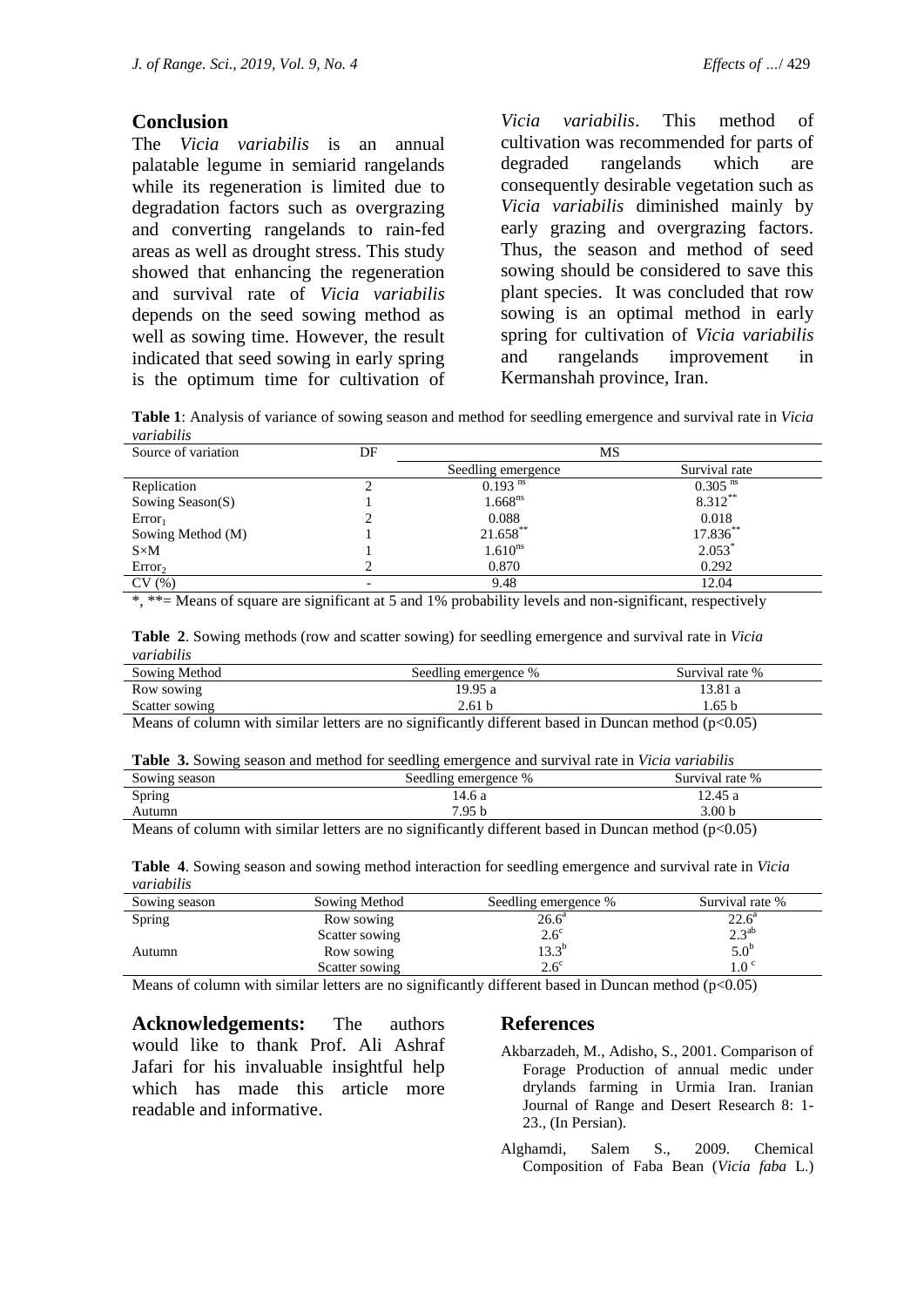genotypes under Various Water Regimes. *Pakistan Journal*.*Nutrition,* 8 (4): 477-482.

- Ariapour, A., Mehrabi, H., Dehpahlavan, A., 2016. Effects of range reclamation projects on forage production, condition and trend in Khezel rangelands, Nahvand region. *Journal rangeland,* 10 (1): 1-10. (In Persian).
- Azhir, F., Fayaz, M., 2018. Investigation of cultivation suitable seasons and methods *Vicia subvillosa* in Mazandaran Telmadare area. *Jour. Range and Watershed Manag.* 70 (3): 534-550. (In Persian).
- Badripour, H., 2006. Country Pasture/Forage Resource Profile, Islamic Republic of Iran, FAO Publication, Italy, Rome.
- Bewley, J.D., Black, M., 1994. Seeds: physiology of development and germination. Plenum Publishing Corporation, USA.

Erik, S., Tarikahya, B., 2004. The Turkeye Florasi, Zitiert 17: 139-161.

- Mirfakhraee, N., Moghaddam, M., Aharizad, S., Razban Haghighi, A., 2010. Evaluation of *Vicia dasycarpa* genotypes under drought stress conditions, *Jour. Sustain*. *Agric*.*Prod.* 2/20, (1): 133-141.
- Mirhaji, M., Sanadghol, A., Yeganeh Badrabadi, H., 2012. Study on establishment and survival of *Elytrigia libanoticus* L. accessions. Jour. Range and Desert Research, 19 (3): 522-534. (In Persian).
- Mohebbi, A., Khalifezadeh, R., Zandi Esfahan, E., Nasiri Dashtaki, H., 2016. Comparing the yield of *Vicia villosa* under different seasons and sowing methods (Case study: Homand Absard Research Station). *Jour. Range and*

*Desert Research,* 23 (4): 672-679. (In Persian).

- Paimanifard, B., Malekpoor, B., Faezipoor, M., 1981. Introducing important pasture plants and their cultivation guide for different regions of Iran*. Research Institute of Forests and Rangelands*. (In Persian).
- Razmazar, V., Torbatinejad, N.M., Seifdavati, J., Hasani, S., 2012. Evaluation of chemical characteristics, rumen fermentation and digestibility of *Vicia sativa*, *Lathyrus sativus* and *Vicia ervilia* grain by in vitro methods, Jour. Animal Sci.Res. 22 (2), 107-119. (In Persian).
- Sanadghol, A.A., 2006. Investigation some range plants adaptation (establishment and survival) in Aghelah of Gorgan. Desert, 11 (1): 121- 128. (In Persian).
- Sanadghol, A., Malakpoor, B., 2002. Principles of cultivation and selection of suitable species and cultivars of *Medicago sp.* in rangelands and rainforests in Iran. *Research Institute of Forests and Rangelands*. (In Persian).
- Snyman, H.A., 2003. Revegetation of bare patches in a semi-arid rangeland of South Africa: An evaluation of various techniques*. Journal of Arid Environments*. 55 (3): 417- 432.
- Varshney, R.K., Kudapa, H., Pazhamala, L., Chitikineni, A., Thudi, M., Bohra, A.M., Gaur, P., Janila, P., Fikre, A., Kimurto, P., Ellis, N., 2015. Translational Genomics in Agriculture: Some Examples in Grain Legumes. Journal of [Critical Reviews in Plant](https://www.tandfonline.com/toc/bpts20/current)  [Sciences 3](https://www.tandfonline.com/toc/bpts20/current)4:169-194.